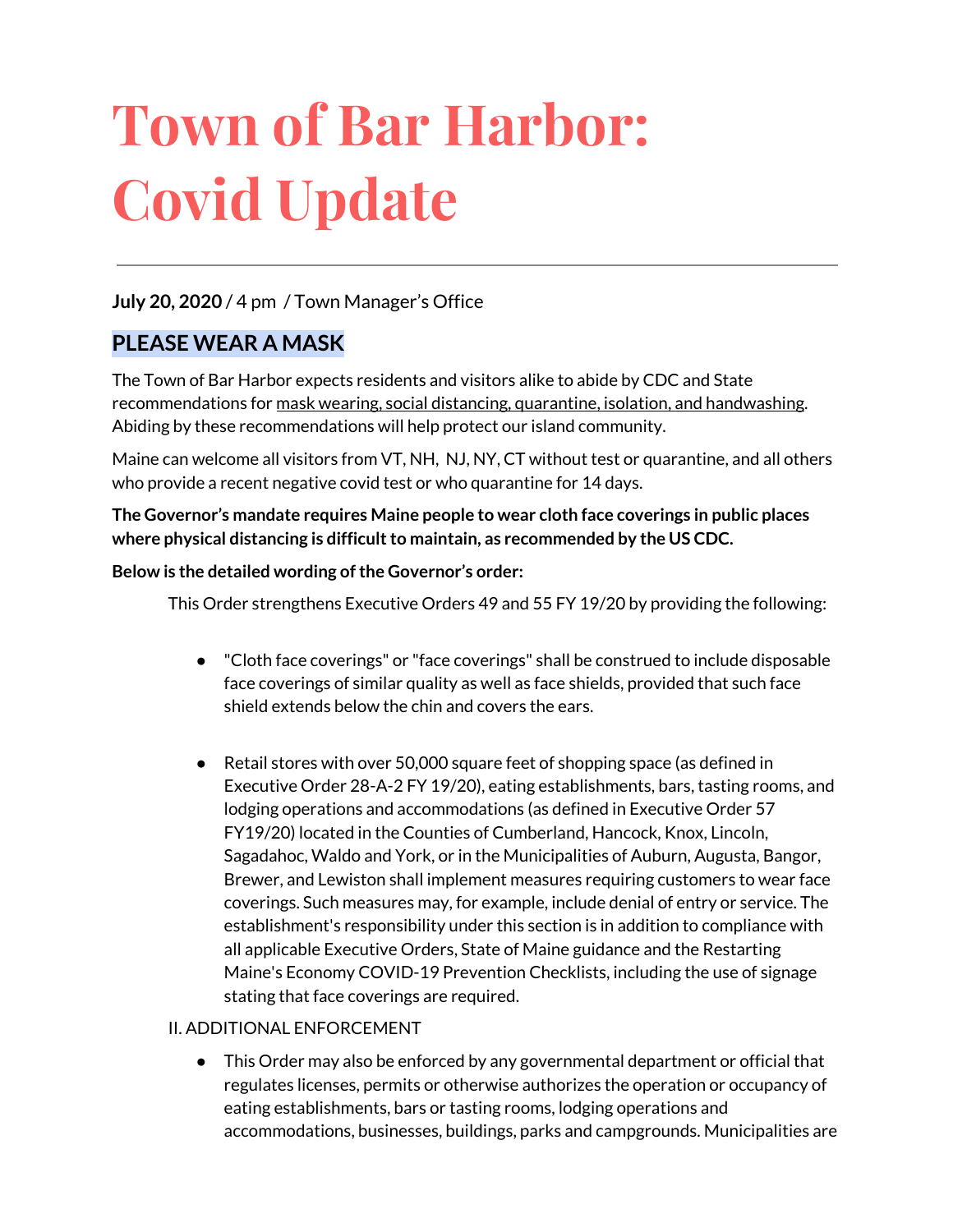authorized to enforce the use of face coverings on streets and sidewalks, in parks and other public spaces where individuals are gathering and not able to maintain at least six feet of physical distance from one another, and to enforce the gathering limits. A violation of this Order may be construed to be a violation of any such license, permit and other authorization to which pertinent penalties may be assessed. Pursuant to 37-B M.R.S.A. section 786, this Order may also be enforced by law enforcement as necessary.

## **Covid Transmission Update**

- MDI Hospital confirmed that they have had five (5) positive tests to date.
- **● As oftoday 7/20/20, Maine CDC has confirmed nineteen (19) positive cases in Hancock County.**
- **● There have been zero (0) positive tests in Bar Harbor.**

#### Maine Center for [Disease](https://www.maine.gov/dhhs/mecdc/infectious-disease/epi/airborne/coronavirus.shtml) Control

### **Public Safety & Municipal News**

- **● Next Town Council meeting will be 7/21 at 4pm**
	- **○ Can be viewed on Spectrum Channel 1303 or live streamed on townhallstreams.com**
	- **○ Click here to view [agenda](http://www.barharbormaine.gov/AgendaCenter/ViewFile/Agenda/_07212020-2537)**
- **● Bar Harbor [Election](http://www.barharbormaine.gov/CivicAlerts.aspx?AID=703) Results**
- **● 6 FREE MASK boxes, with sanitizer on them, have been installed in downtown Bar Harbor. They are located in the following areas:**
	- **○ Agamont Park, near comfort station by pergola**
	- **○ Village Green, near comfort station**
	- **○ 2 Cottage Street**
	- **○ Barker Park**
	- **○ Municipal Building**
	- **○ Near the First on Main Street**
- Council Actions 7/7/20
	- There will be no cruise ships for the 2020 season
	- Tabled a possible "Mask Ordinance" until 7/21 to see how current mask distribution and PSA campaign efforts are working
- Next Community Covid 19 Forum : "*Updatesfrom Local Decision Makers*" On Zoom, July 28th from 6-7:30pm
- The Town of Bar Harbor [received](https://www.maine.gov/governor/mills/news/mills-administration-approves-covid-19-prevention-and-protection-grant-awards-municipalities) \$127k in State funding to help with Covid related [education,](https://www.maine.gov/governor/mills/news/mills-administration-approves-covid-19-prevention-and-protection-grant-awards-municipalities) PPE, and safe visitation.
- The CAT Ferry will not be [running](https://www.ferries.ca/) for the 2020 season
- Glen Mary wading pool is open for the summer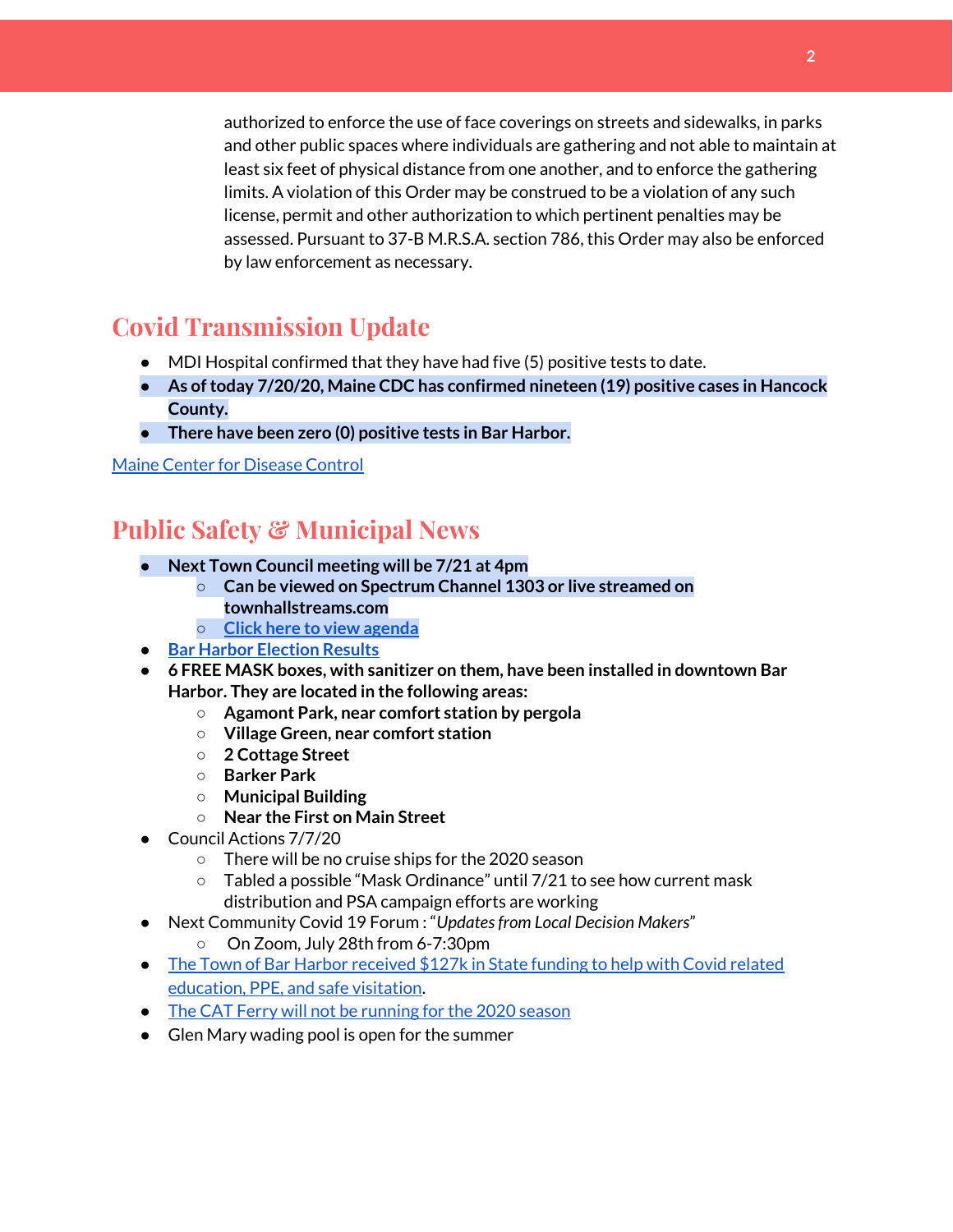## **MDI Hospital**

**MDI Hospital Coronavirus Call Center :** If you are having symptoms or think you may have been exposed to COVID-19, call your primary care provider. If you do not have one, reach out to our Coronavirus Call Center at 207-801-5900. Calling ahead helps our dedicated health care professionals provide the best possible care and protects those in our community who are most vulnerable. Remember: **PLEASE CALL AHEAD**

MDI [Hospital](https://www.mdihospital.org/covid-19/?fbclid=IwAR2Q31t4a6H1pxDfUeqSzFcmp5UbRlSwe93i58zEkHstfexp5EgoHB5cxGU) Covid Updates

# **School Information: Conners Emerson & MDI High School**

**July 13th,the track,tennis courts and playgrounds at MDI Regional Schools (AOS 91) will be open to the public, with the following guidelines....**

- All State of Maine and CDC guidelines must be followed and adhered to at all times (social distancing, no large gathering, face covering, etc.)
- No team organized practices or equipment will be allowed or available
- Any person using the facilities will do so at their own risk. MDIRSS will not be responsible for any issues that may occur
- Only 2 tennis courts will be available at this time.
- Public restrooms will not be available
- Please note that the gyms and weight room will not be available
- Please note that all schools in MDIRSS are still shut down and not available

#### USDA [Pandemic](http://track.spe.schoolmessenger.com/f/a/j6GQx4nFl3Rld4Q68tYCuA~~/AAAAAQA~/RgRgu5_JP0SlaHR0cHM6Ly9tYWlsLmdvb2dsZS5jb20vbWFpbC91LzAvP3RhYj1jbSNzZWFyY2gvZnJvbSUzQStiZWVzbGV5L1doY3RLSlZyQ0NUS1JmUldCTFdkUVpGZ2pUVlhNdkRwUVpIa2NoRkJCc3NGcHJxZEtnWFF3S05Tamt3R1RxTFpaS21wTkRHP3Byb2plY3Rvcj0xJm1lc3NhZ2VQYXJ0SWQ9MC4xVwdzY2hvb2xtQgoARkls2l72Ls-jUhhiYXJoYXJib3JqZXdlbEBnbWFpbC5jb21YBAAAAAE~) EBT program

#### **School Emails and Websites**

<http://www.mdirss.org/>

Latest email update from [Principal](https://docs.google.com/document/d/1OKDsYNtOgV0FI9xAcXwQvenOKLV0S2vBg1o5jtu5CrE/edit?usp=sharing) Haney and MDI High School - Can check out books from MDIHS Library throughout the summer

**Latest email update from Conners [Emerson](https://docs.google.com/document/d/1v3pgkG6Q-9S3gisuUIj4etPVDwgBKl4P00JBkvZr-kk/edit?usp=sharing) School - Return to school update**

**Latest email update from [Superintendent](https://docs.google.com/document/d/1fzeCbc8gpTSKmUaDoQH1Avx5PVl-h0reFphXrT1eUNA/edit?usp=sharing) Marc Gousse - Safe Return to School Advisory Group**

## **Government News & Mandates**

**[Governor](https://www.maine.gov/governor/mills/) Mills: Latest Updates :**

**● To Protect Health of Students & Staff, Mills [Administration](https://www.maine.gov/governor/mills/news/protect-health-students-staff-mills-administration-provides-public-health-guidance-financial) Provides Public Health Guidance & Financial Support to School Systems Across Maine**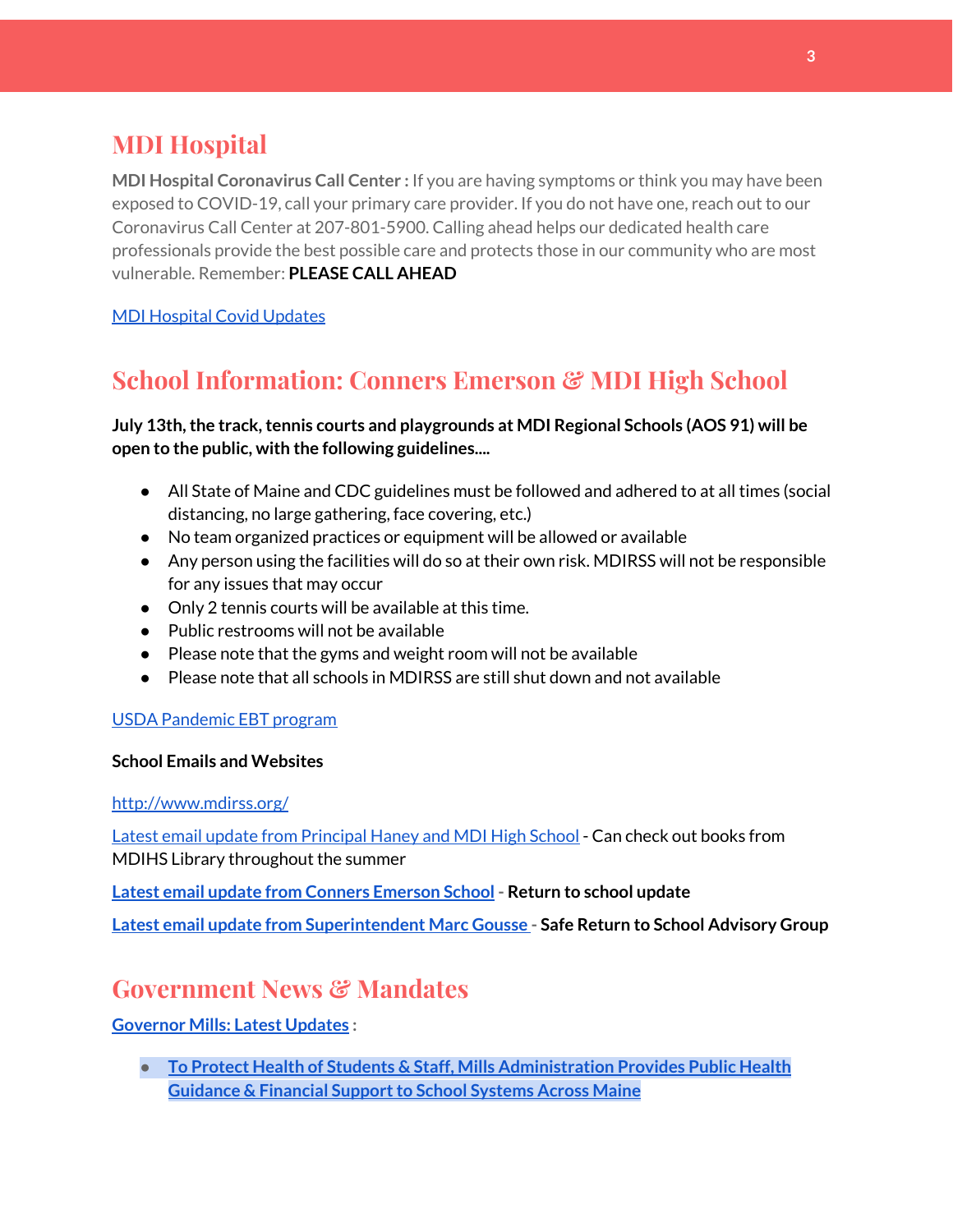- **● Mills [Administration](https://www.maine.gov/governor/mills/news/mills-administration-supports-child-care-working-families-8-million-investment-coronavirus) Supports Child Care for Working Families with \$8 Million Investment from Coronavirus Relief Fund**
- **● Mills [Administration](https://www.maine.gov/governor/mills/news/mills-administration-2020-first-quarter-drug-overdose-report-2020-07-17) on 2020 First Quarter Drug Overdose Report**
- **● Mills [Administration](https://www.maine.gov/governor/mills/news/mills-administration-announces-nearly-20-swab-and-send-covid-19-testing-sites-2020-07-14) Announces Nearly 20 "Swab and Send" COVID-19 Testing Sites**
- Governor Mills [Proclaims](https://www.maine.gov/governor/mills/news/governor-mills-proclaims-today-ashley-frederick-bryan-day-2020-07-13) Today Ashley Frederick Bryan Day
- Governor Mills Secures Discounted Electricity for Maine from [Hydro-Québec](https://www.maine.gov/governor/mills/news/governor-mills-secures-discounted-electricity-maine-hydro-quebec-2020-07-10)
- Governor Mills [Statement](https://www.maine.gov/governor/mills/news/governor-mills-statement-regarding-sappi-paper-machine-closure-2020-07-09) Regarding Sappi Paper Machine Closure To Fight [COVID-19,](https://www.maine.gov/governor/mills/news/fight-covid-19-governor-mills-strengthens-enforcement-face-covering-requirement-maine-reopens)
- **● Governor Mills Strengthens Enforcement of Face Covering [Requirement](https://www.maine.gov/governor/mills/news/fight-covid-19-governor-mills-strengthens-enforcement-face-covering-requirement-maine-reopens) as Maine [Reopens](https://www.maine.gov/governor/mills/news/fight-covid-19-governor-mills-strengthens-enforcement-face-covering-requirement-maine-reopens)**
- With Improving Public Health Metrics, Mills [Administration](https://www.maine.gov/governor/mills/news/improving-public-health-metrics-mills-administration-exempts-connecticut-new-york-and-new) Exempts Connecticut, New York, and New Jersey From Quarantine & Testing [Requirement](https://www.maine.gov/governor/mills/news/improving-public-health-metrics-mills-administration-exempts-connecticut-new-york-and-new)

#### **[Representative](http://www.rephubbell.com/) Brian Hubbell's latest newsletter : [Priorities](http://www.rephubbell.com/2020/07/15/priorities-to-stabilize-and-support-maines-economy/) to stabilize and support Maine's [economy](http://www.rephubbell.com/2020/07/15/priorities-to-stabilize-and-support-maines-economy/) 7/15**

#### **Other Government Resources:**

- Pandemic [Unemployment](https://www.maine.gov/unemployment/pua/) Assistance
- Maine [Tourism](https://www.mainetourism.com/maine-tourism-relief-fund/) Relief Fund: Apply For Assistance beginning May 5
- The Small Business [Association](https://www.sba.gov/) Link to loan and grant forms: EIDL & PPP
- CDC [Guidelines](https://www.cdc.gov/coronavirus/2019-nCoV/index.html)
- [Maine](https://www.maine.gov/dhhs/mecdc/infectious-disease/epi/airborne/coronavirus.shtml#news) CDC

## **Bar Harbor Chamber of Commerce**

#### **If you have ideas that would help Bar Harbor businesses during this time, please email concepts to Chamber Director Alf Anderson: [alf@barharborinfo.com](mailto:alf@barharborinfo.com)**

Includes resource lists for visitors and businesses

<https://www.visitbarharbor.com/member-center-coronavirus-resources>

## **Community Resources**

- **Healthy Acadia [Newsletter](https://mailchi.mp/healthyacadia.org/july14_2020?e=e6ccd2569f) [7](https://mailchi.mp/healthyacadia.org/july14_2020?e=e6ccd2569f)/14**
- Open Table MDI Building [Community,](https://www.opentablemdi.org/) One Meal at a Time is delivering meals twice a week, free of charge, to anyone who requests them (MDI wide), as well as once a week curbside pick up. They are donation based and the food is healthy and tasty.
- Jesup [Memorial](https://jesuplibrary.org/) Library **Interlibrary Loan is now active in Maine**
- Mount Desert 365 Resource [Spreadsheet](https://docs.google.com/spreadsheets/d/1okAx6HSsgXZY9CGH07Dzi6rqe7a6m4dLCPKot2Li7Ek/edit?usp=sharing) is a resource list for all of MDI
- Project Open: A community [spreadsheet](https://docs.google.com/spreadsheets/d/1dBicBiBXGzzWEFd9oqL7EBDbFWjDCPl6SSMea_Kt4pc/htmlview#) letting residents and visitors know what island [businesses](https://docs.google.com/spreadsheets/d/1dBicBiBXGzzWEFd9oqL7EBDbFWjDCPl6SSMea_Kt4pc/htmlview#) are open
- Mount Desert Island [Community](https://www.mdicr.org/) Response is a resource list for all of MDI